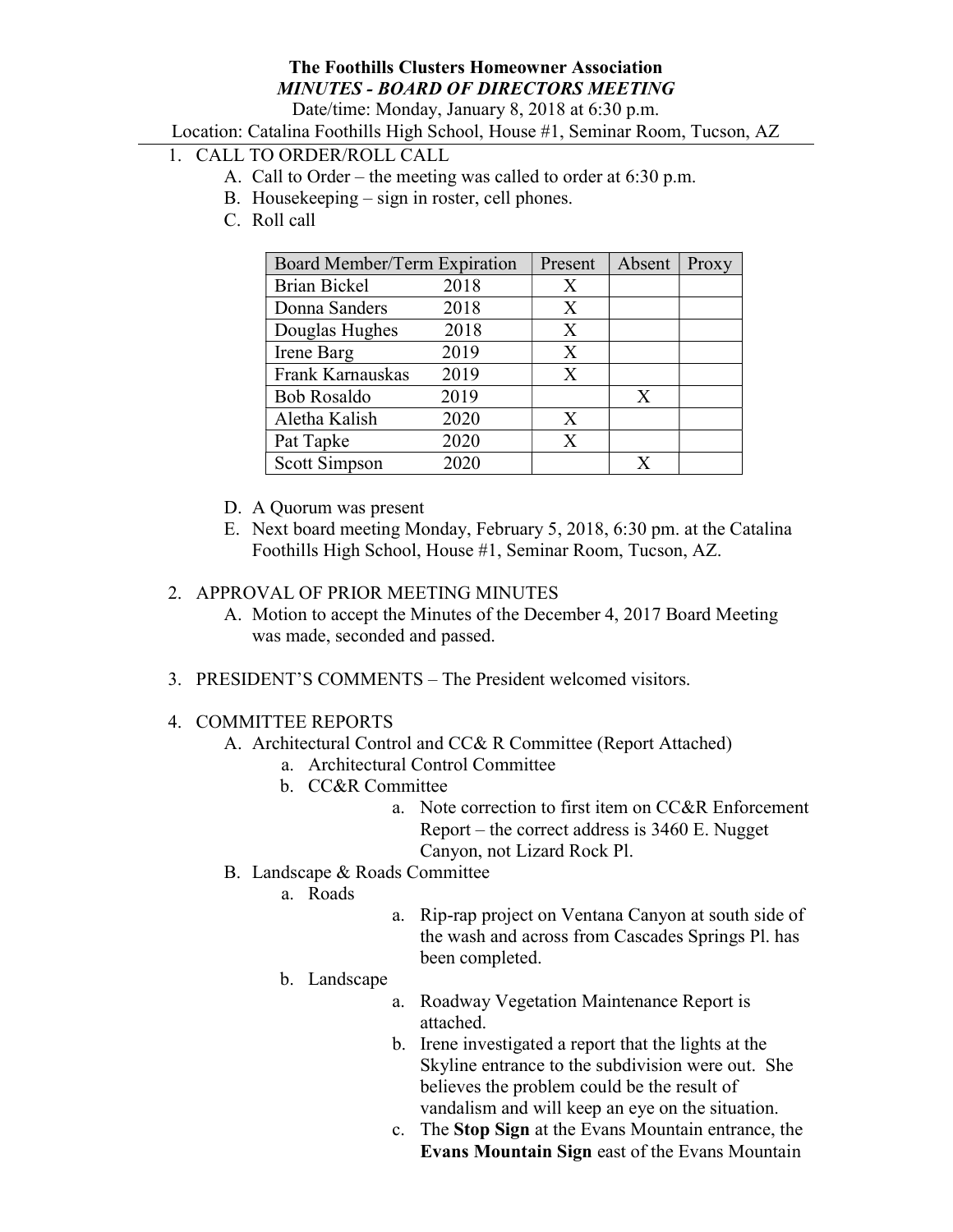entrance to the subdivision which indicates that Evans Mountain is the next street, and the 20 MPH Sign just below Marshall Gulch (near Alvernon) heading toward Skyline are all down. Irene will make a report to Pima County.

- C. Business Process Committee
	- a. Status of consent forms we currently have 149 signed consent forms in favor of the CC&R change. The next signing event will be held at Dena Peterson's later in January.
- D. Communications Committee
	- a. Website
- a. Frank was able to enlist the help of a friend to facilitate the design and implementation of the new (overhauled) website which is now completely operational. Frank's friend charged a minimal fee of \$400 and asked that the fee be paid to a charity.
- b. As explained in the Fall, 2017 Newsletter, in the interest of getting important news to members more quickly, the association is replacing quarterly Newsletters with email alerts. The committee is continuing the effort to get members signed up is continuing. The committee is working with Next Door to promote the sign up.
- c. The new board email accounts are set up and active. Frank provided a list of new email addresses and an explanation of how the various accounts are disseminated and instructions related to individual responsibility.
- d. Frank plans to hold 'Listening Sessions' on his front porch in January. The sessions will be held on Thursdays, Fridays and Saturdays from 10-11 am and 2-3 pm.
- E. Finance Committee
	- i. The Treasurer' Report including the Balance Sheet as of December 31, 2017, the Transaction List for December, 2017 and the A/R Aging Report as of December 31, 2017 are attached.
	- ii. Invoices for the annual assessment were mailed as of December 31, 2017.
	- iii. Brian has not heard back from Capital Reserve Analyst, the firm he was working with to have a reserve study prepared. Brian will look into other options.
	- iv. Internal Controls No progress on contact with former board member who works at Intuit to get additional information regarding cloud storage and transitional access to records.
	- v. The records at Wells Fargo Bank and signatory authorization cards have been updated to allow the following board members authority to sign on the association accounts: Brian Bickel, Frank Karnauskas and Aletha Kalish. A copy of the bank statement is mailed to the association and picked up by Brian and emailed to Frank Karnauskas.